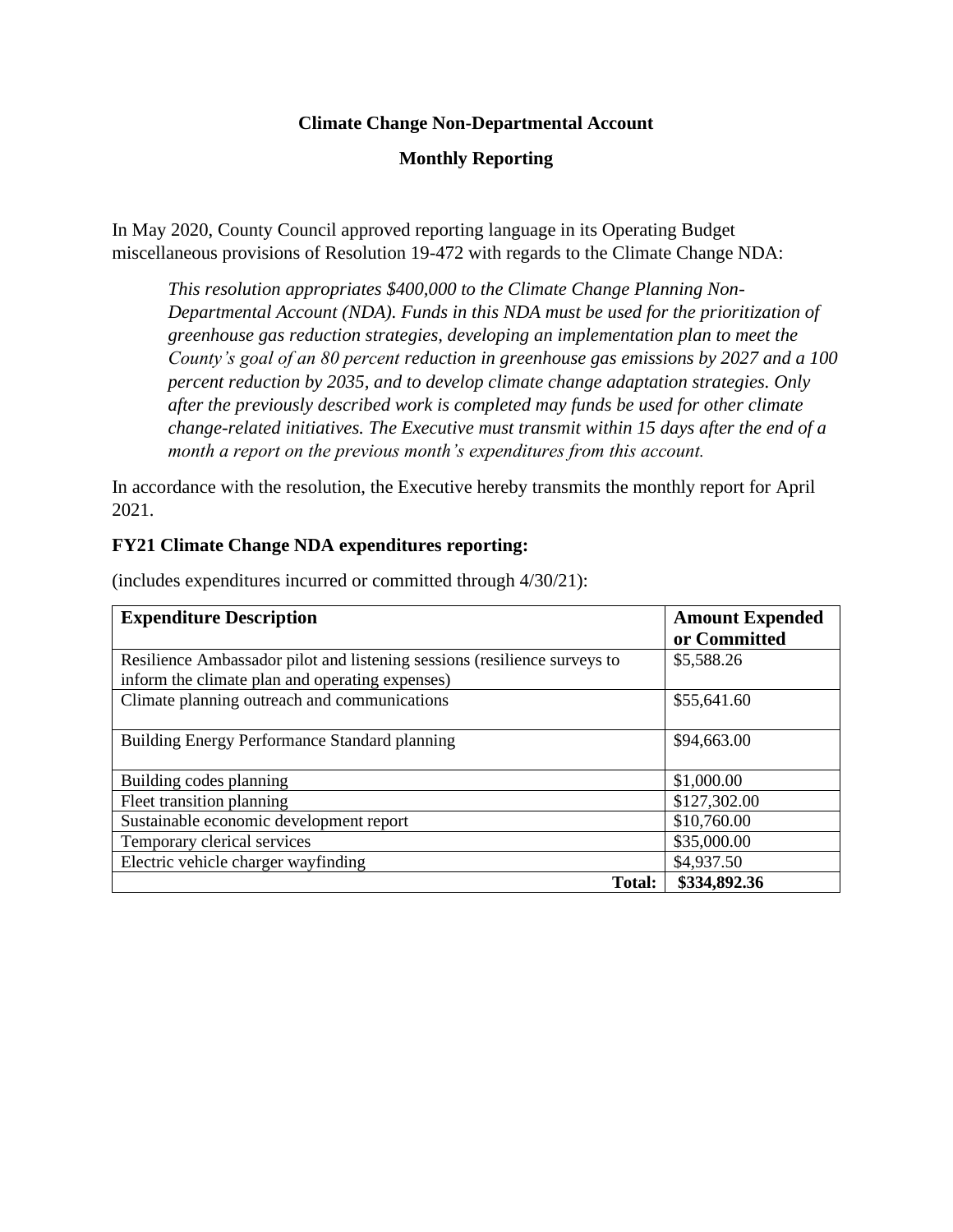# **April 2021 highlights:**

- Climate Planning update: The climate team received over 500 pages of public comments on the Draft Climate Action Plan. Review of public comments is underway. The final CAP is anticipated to be released in June. (Note that the CAP is funded with FY20 Climate Change NDA funds).
- Building Energy Performance Standards: The County Executive transmitted the Building Energy Performance Standard (BEPS) bill to Council. BEPS will require owners of the largest and most energy-consuming buildings to improve their buildings' energy performance. Through following requirements and using accompanying tools to enable buildings improve their energy efficiency, owners will help reduce the climate impacts of their buildings. Among the actions they will be encouraged to take will be deep energy retrofits, operational improvements and tenant engagement. Building energy performance standards will directly reduce the County's greenhouse gas emissions from the existing built environment and get the County one step closer to its goal of eliminating greenhouse gas emissions by 2035.
- Art contest winners announced: Thirteen winners of the Climate Change Art Contest were announced. The contest encouraged community members of all ages to use artistic forms of expression to show the connections between climate change and our daily lives. The winning entries will be featured on the pages of the County's Climate Action Plan. Nearly 200 entries were received, in a variety of artistic forms, including paintings, drawings, sculpture, digital art and spoken word.
- Earth Day event highlights actions to combat climate change: The County Executive and County Council President participated in an Earth Day event to highlight actions the County is taking to combat climate change. The County Executive unveiled his climate legislative agenda for the upcoming year and discussed the County's climate accomplishments and initiatives at an event in Silver Spring that was part of the County's celebration of the 51st anniversary of Earth Day. The Earth Day event was held at the Glen Manor Condominium in Silver Spring. With support from the Montgomery County Green Bank, Glen Manor Condominium implemented energy efficiency upgrades that are reducing operating costs and greenhouse gas emissions.

County Executive Elrich used the occasion to provide an overview of the County's longstanding efforts to combat climate change and highlighted major climate legislative and regulatory policies that the Elrich Administration has transmitted to Council for adoption. Those pieces of legislation include the Building Energy Performance Standard bill and the 2018 International Green Construction Codes. The County Executive also provided a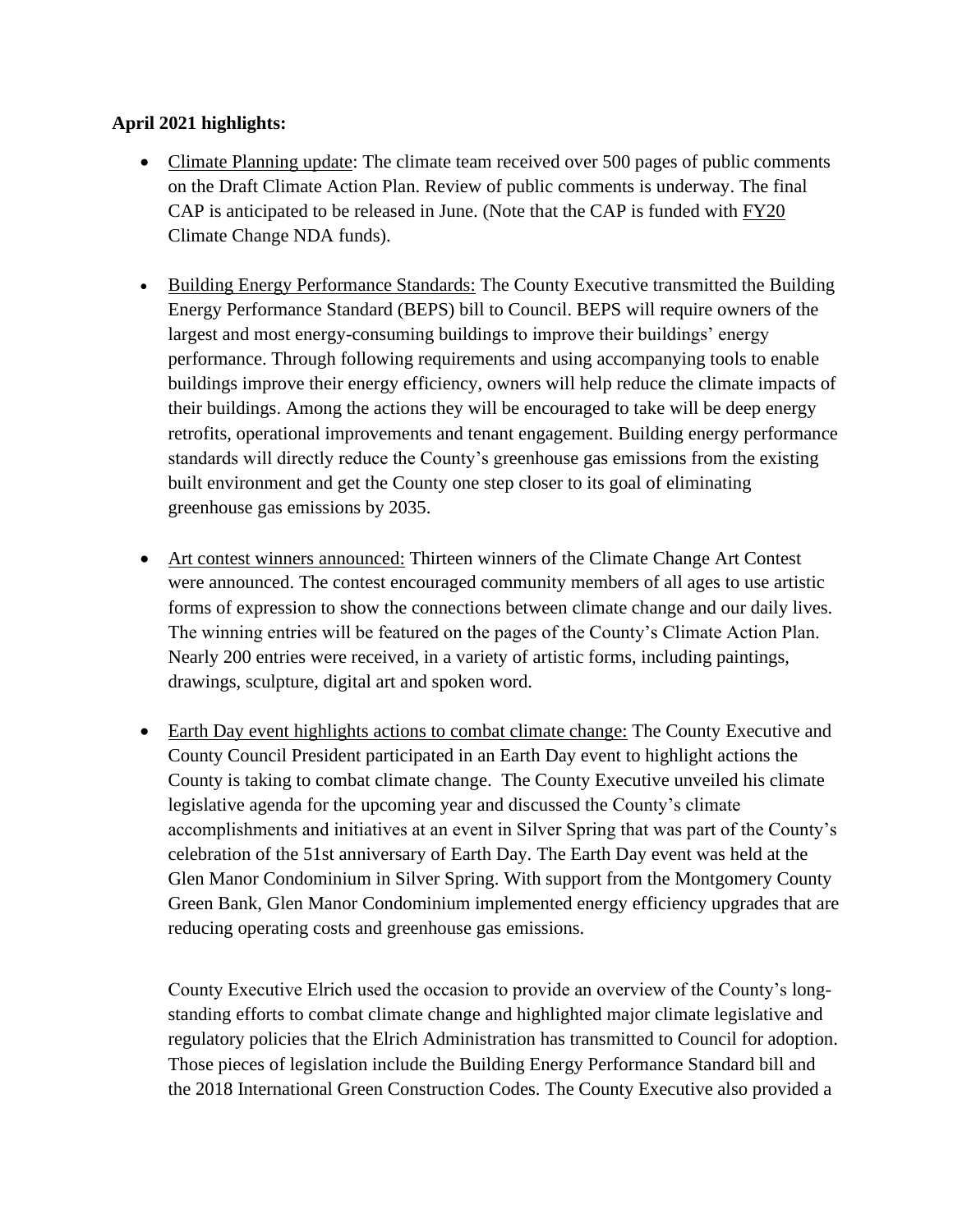look ahead to additional legislative and regulatory actions he has planned for the upcoming year as part of his efforts to reduce greenhouse gas emissions and support climate resilience.

Current Montgomery County climate initiatives include:

- The Building Energy Performance Standard bill, described above.
- The proposed 2018 International Green Construction Code (IgCC), which has also been transmitted to Council, sets more stringent requirements for new commercial construction projects and major building additions, including energy efficiency improvements, onsite energy generation and improved indoor air quality. The 2018 IgCC will apply in the County to all commercial construction and additions of 5,000 square feet and greater. The code requirements provide improved scope and stringency over the 2012 IgCC, which is currently in effect in the County. Adoption of the 2018 IgCC will help the County toward net-zero buildings.
- With the support of the County Executive and County Council, the Maryland General Assembly passed House Bill 768—Montgomery County – Community Choice Energy – Pilot Program— during the 2021 General Assembly Session that will give Montgomery County the authority to implement an opt-out Community Choice Energy (CCE) program. The bill will provide an opportunity for the County to purchase energy on behalf of residential and small commercial electricity customers. Maryland is only the ninth state in the nation to pass CCE legislation. CCE will enable the County to offer more renewable energy supply to customers than is currently provided by the three electric utilities serving the County. At the same time, it has the potential to deliver price stability and cost savings to residents and small businesses. Opt-out CCE is one of the actions identified in the County's Draft Climate Action Plan as a tool to significantly reduce the County's electricity-related emissions.
- Montgomery County was the first county in the nation to adopt a Building Energy Benchmarking Law. Benchmarking leads to a better understanding of energy trends and performance among building owners and managers and has resulted in energy savings of roughly 2 percent per year in consistently benchmarked facilities.
- In order to provide community solar power for low- and moderate-income residents lowering their utility bills, Montgomery County has installed 7.6 megawatts of solar power installed on its government facilities and an additional 6-megawatt installation is underway at the closed Oaks landfill site.
- Montgomery County partners with Solar United Neighbors to offer a solar cooperative to bring down the cost for residents to install solar on their roofs and electric vehicle (EV) charging stations.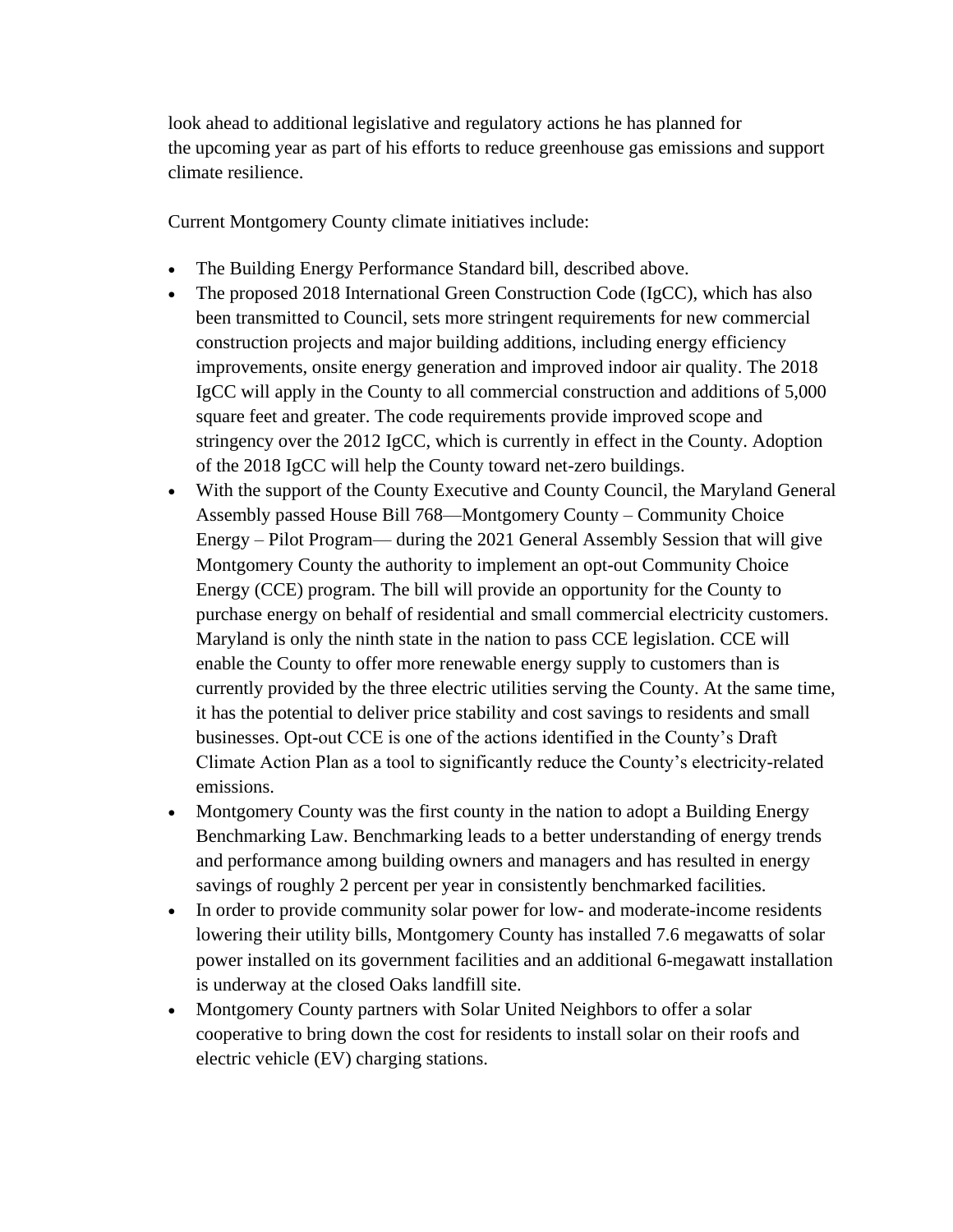- The County is moving its entire government fleet to electric and zero emission vehicles. Four electric Ride On buses are already in circulation and ten more are on the way. The County is also pilot testing an EV police vehicle, the Mach-E.
- To help people get out of their cars and use more public transit, in 2020 the County opened the first Flash bus route on US 29, and two more routes are in the works on Veirs Mill and Rockville Pike/355. Montgomery County Public Schools recently signed an agreement to lease over 300 electric school buses.
- The County has added more EV charging stations and launched a pilot program in residential neighborhoods that allows residents to site charging stations in the rightof-way if they do not have off-street alternatives for siting chargers.
- To make it easier for people to walk, bike and scooter, the County is building an extensive network of bikeway facilities, including protected bike lanes, and continue to install sidewalks. There is an e-bike and e-scooter "micromobility" pilot program underway as well.
- Continuation and expansion of government employee teleworking policies to reduce commuting and traffic congestion of Montgomery County employees.
- County government staff are receiving training to work across departments for climate solutions. The County is also engaging with the community on these efforts, including the upcoming launch of the climate stories project to hear personal stories about climate action.

Montgomery County climate legislative and regulatory efforts planned for the upcoming year include:

- Adopt the 2021 International Energy Conservation Code as a pathway to net-zero residential homes in the next two code cycles. This approach is designed to allow flexibility to home builders and establishes future market expectations that would encourage home builders to explore innovative solutions to building new homes.
- Issue regulations to implement the Transportation Demand Management law, which expands strategies to reduce the use of single-occupant vehicles, particularly for work trips.
- Evaluate modifications to the Commercial Property Assessed Clean Energy (C-PACE) program and introduce legislation to expand the type and size of projects eligible for C-PACE funding. It also would include climate resiliency activities as eligible PACE measures.
- Introduce legislation to expand the role of the Green Bank to also serve as the County's Resilience Authority in order to help finance projects focused on addressing the impacts of climate change, including flooding and other resilience activities.